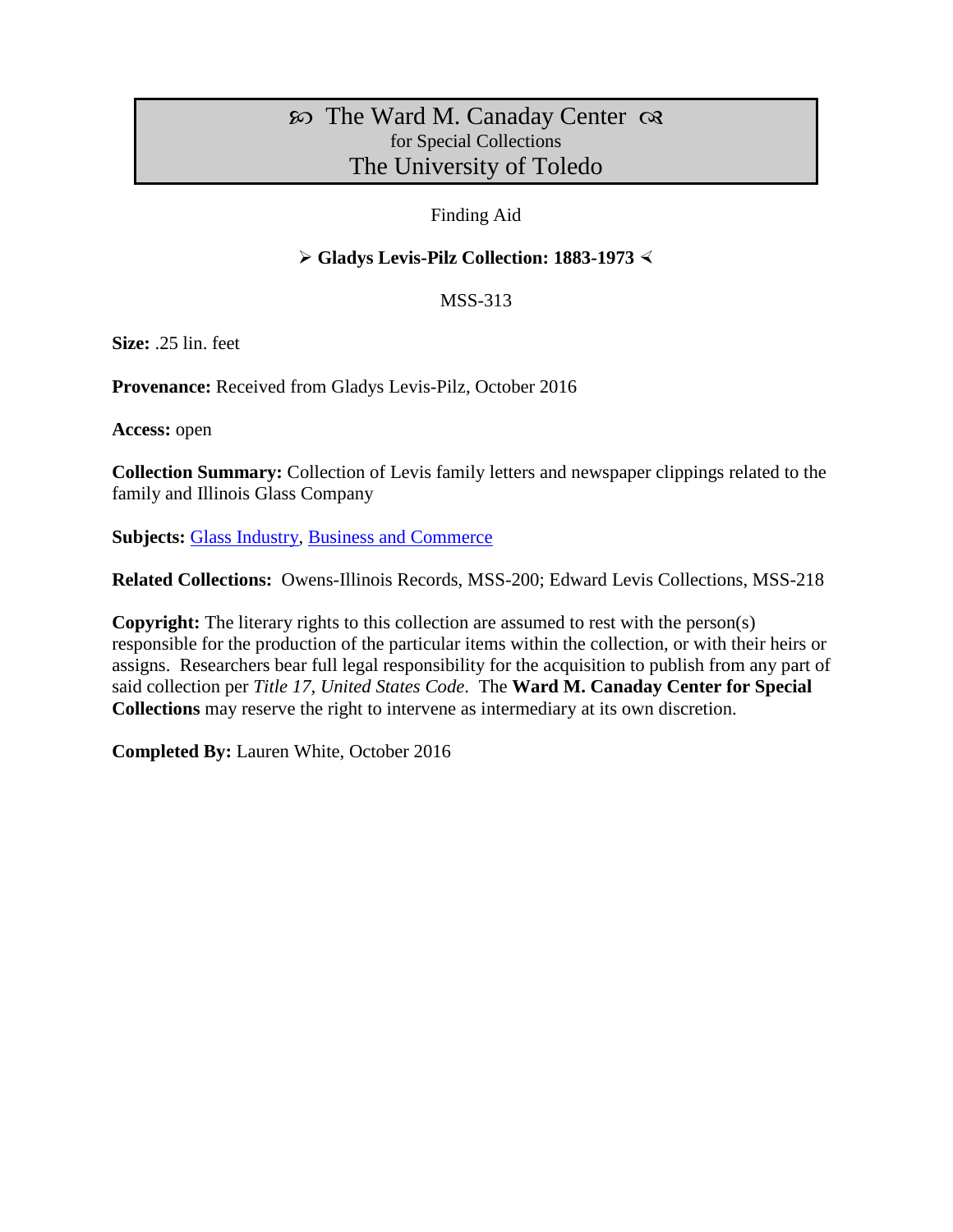# **Biographical Sketch**

The collection primarily relates to Robert H. Levis, and his brief biography follows:

Robert Harry Levis was born in Alton, Illinois, on May 2, 1862, one of seven sons of Illinois Glass Company founder Edward Levis. Like his brothers, he learned about the glass-making business from the ground up, eventually rising to become company treasurer. He was the last president of Illinois Glass before it merged with the Owens Bottle Company of Toledo in 1929 to form Owens-Illinois, Inc. He died October 14, 1950.

Additional biographical information on members of the Levis family can be found in the Owens-Illinois, Inc. Company Records, MSS-200 as well as the Edward Levis Family Collection, MSS-218.